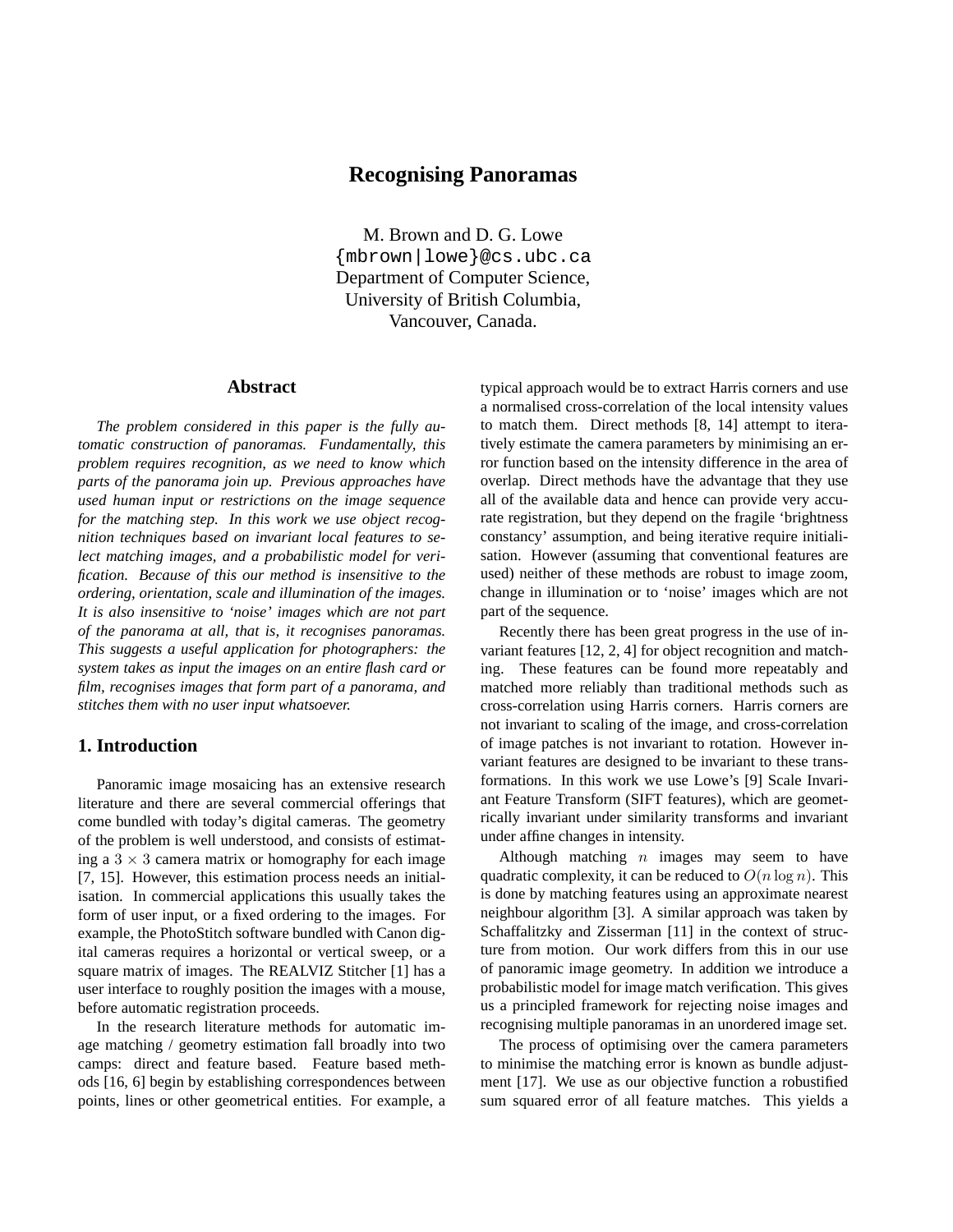non-linear least squares problem which we solve using the Levenberg-Marquadt algorithm. To seamlessly blend the panorama we use a multi-band blending strategy as proposed by Burt and Adelson [5]. This enables smooth transitions between the images with different overall intensities, whilst preserving sharp detail even in the presence of small mis-registrations.

### **2. Feature Matching**

The first step in the panoramic recognition algorithm is to extract and match SIFT features between all of the images. SIFT features are located at scale-space maxima/minima of a difference of Gaussian function. At each feature location, a characteristic scale and orientation is established. This gives a similarity-invariant frame in which to make measurements. Although simply sampling intensity values in this frame would be similarity invariant, the invariant descriptor is actually computed by accumulating local gradients in orientation histograms. This allows edges to shift slightly without altering the descriptor vector, giving some robustness to affine change. The vector of gradients is normalised, and since it consists of differences of intensity values, it is invariant to affine changes in intensity.

Assuming that the camera rotates about it's optical centre, the group of transformations the images may undergo is a special group of homographies. We parameterise each camera by 3 rotation angles  $\theta = \begin{bmatrix} \theta_1 & \theta_2 & \theta_3 \end{bmatrix}$  and focal length f. This gives pairwise homographies  $\tilde{\mathbf{u}}_i = \mathbf{H}_{ij}\tilde{\mathbf{u}}_j$ 

where

$$
\mathbf{K}_i = \begin{bmatrix} f_i & 0 & 0 \\ 0 & f_i & 0 \\ 0 & 0 & 1 \end{bmatrix}
$$

 $\mathbf{H}_{ij} = \mathbf{K}_i \mathbf{R}_i \mathbf{R}_j^T \mathbf{K}_j^{-1}$ 

and (using the exponential representation for rotations)

$$
\mathbf{R}_{i} = e^{[\boldsymbol{\theta}_{i}]_{\times}}, \ \ [\boldsymbol{\theta}_{i}]_{\times} = \begin{bmatrix} 0 & -\theta_{i3} & \theta_{i2} \\ \theta_{i3} & 0 & -\theta_{i1} \\ -\theta_{i2} & \theta_{i1} & 0 \end{bmatrix}
$$

However, for small changes in image position

$$
\mathbf{u}_i = \mathbf{u}_{i0} + \left. \frac{\partial \mathbf{u}_i}{\partial \mathbf{u}_j} \right|_{\mathbf{u}_{i0}} \Delta \mathbf{u}_j
$$

or equivalently  $\tilde{\mathbf{u}}_i = \mathbf{A}_{ij}\tilde{\mathbf{u}}_j$ , where

$$
\mathbf{A}_{ij} = \begin{bmatrix} a_{11} & a_{12} & a_{13} \\ a_{21} & a_{22} & a_{23} \\ 0 & 0 & 1 \end{bmatrix}
$$

is an affine transformation obtained by linearising the homography about  $\mathbf{u}_{i0}$ . This implies that each small image patch undergoes an affine transformation, and justifies the use of SIFT features which are partially invariant under affine change.

Once features have been extracted from all  $n$  images (linear time), they must be matched. Since multiple images may overlap a single ray, each feature is matched to it's k nearest neighbours (we use  $k = 4$ ). This can be done in  $O(n \log n)$  time by using a k-d tree to find approximate nearest neighbours[3].

## **3. Image Matching**

At this stage the objective is to find all matching (i.e. overlapping) images. Connected sets of image matches will later become panoramas. Since each image could potentially match every other one, this problem appears at first to be quadratic in the number of images. However, it is only necessary to match each image to a small number of neighbouring images in order to get a good solution for the image geometry.

From the feature matching step, we have identified images that have a large number of matches between them. We consider a constant number  $m$  images, that have the greatest number of feature matches to the current image, as potential image matches (we use  $m = 6$ ). First, we use RANSAC to select a set of inliers that are compatible with a homography between the images. Next we apply a probabilistic model to verify the match.

### **3.1. Probabilistic Model for Image Match Verification**

For each pair of potentially matching images we have a set of feature matches that are geometrically consistent (RANSAC inliers) and a set of features that are inside the area of overlap but not consistent (RANSAC outliers). The idea of our verification model is to compare the probabilities that this set of inliers/outliers was generated by a correct image match or by a false image match.

For a given image we denote the total number of features in the area of overlap  $n_f$  and the number of inliers  $n_i$ . The event that this image matches correctly/incorrectly is represented by the binary variable  $m \in \{0, 1\}$ . The event that the *i*<sup>th</sup> feature match  $f^{(i)} \in \{0, 1\}$  is an inlier/outlier is assumed to be independent Bernoulli, so that the total number of inliers is Binomial

$$
p(f^{(1:n_f)}|m=1) = B(n_i; n_f, p_1)
$$
  

$$
p(f^{(1:n_f)}|m=0) = B(n_i; n_f, p_0)
$$

where  $p_1$  is the probability a feature is an inlier given a correct image match, and  $p_0$  is the probability a feature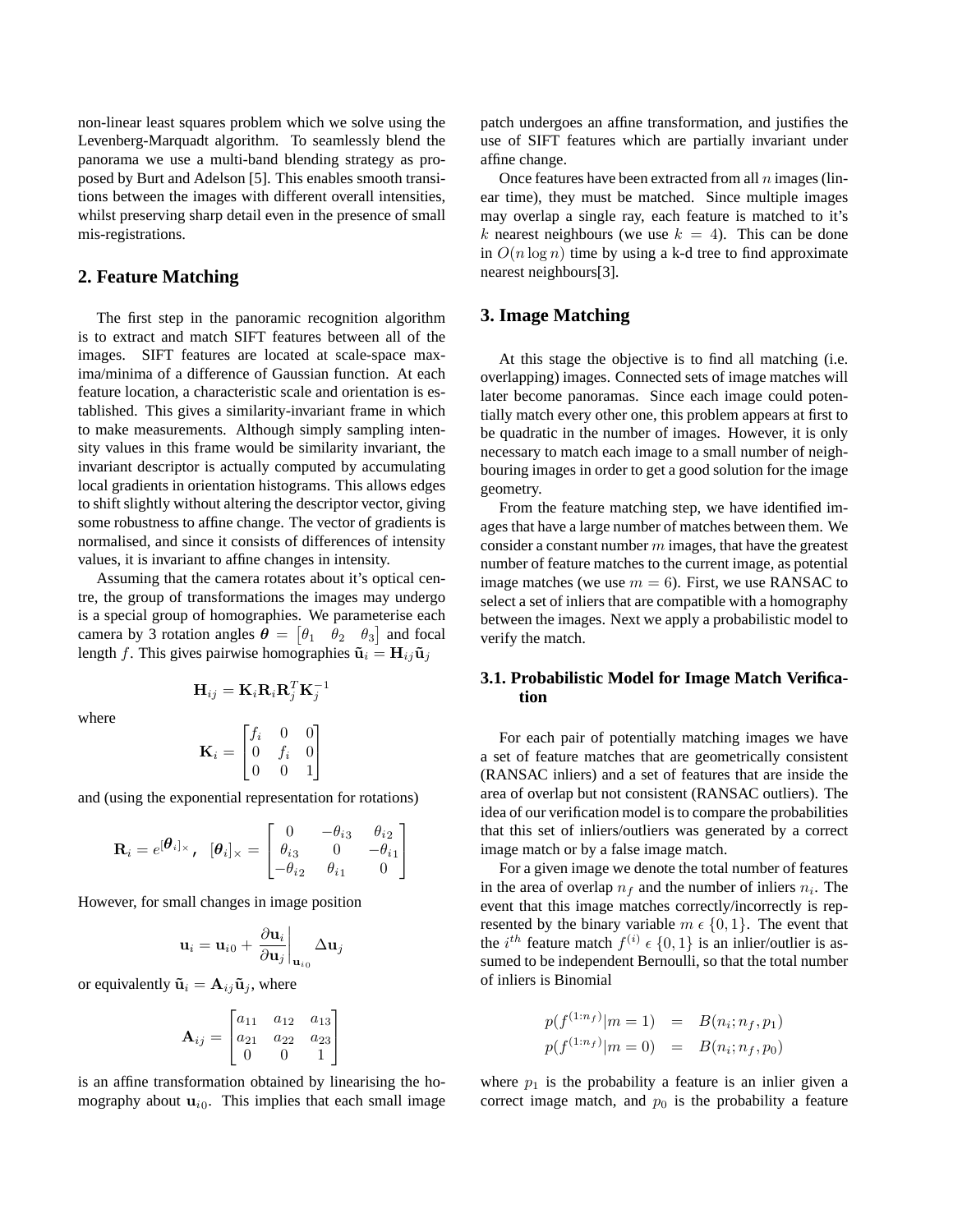is an inlier given a false image match. The number of inliers  $n_i = \sum_{i=1}^{n_f} f^{(i)}$ . We choose values  $p_1 = 0.7$  and  $p_0 = 0.01$ . Now we can evaluate the posterior probability that an image match is correct using Bayes' Rule

$$
p(m = 1|f^{(1:n_f)}) = \frac{p(f^{(1:n_f)}|m = 1)p(m = 1)}{p(f^{(1:n_f)})}
$$

$$
= \frac{1}{1 + \frac{p(f^{(1:n_f)}|m = 0)p(m = 0)}{p(f^{(1:n_f)}|m = 1)p(m = 1)}}
$$

We accept an image match if  $p(m = 1 | f^{(1:n_f)}) > p_{min}$ . Assuming a uniform prior  $p(m = 1) = p(m = 0)$ , this reduces to a likelihood ratio test:

$$
\frac{B(n_i; n_f, p_1)}{B(n_i; n_f, p_0)} \mathop{\gtrless}\limits_{reject} \frac{1}{\frac{1}{p_{min}} - 1}
$$

Chosing a value  $p_{min} = 0.97$  gives the condition

$$
n_i > 5.9 + 0.22n_f
$$

for a correct image match.

Once pairwise matches have been established between images, we can find panoramic sequences as connected sets of matching images. This allows us to recognise multiple panoramas in a set of images, and reject noise images which match to no other images (see figure  $(2)$ ).

#### **4. Bundle Adjustment**

Given a set of geometrically consistent matches between the images, we use bundle adjustment to solve for all of the camera parameters jointly. This is an essential step as concatenation of pairwise homographies would cause accumulated errors and disregard multiple constraints between images e.g. that the ends of a panorama should join up. Images are added to the bundle adjuster one by one, with the best matching image (maximum number of matches) being added at each step. The new image is initialised with the same rotation and focal length as the image to which it best matches. Then the parameters are updated using Levenberg-Marquardt.

The objective function we use is a robustified sum squared projection error. That is, each feature is projected into all the images in which it matches, and the sum of squared image distances is minimised with respect to the camera parameters.

Given a correspondence  $\mathbf{u}_i^k \leftrightarrow \mathbf{u}_j^l$  ( $\mathbf{u}_i^k$  denotes the position of the kth feature in image  $i$ ), the residual is

$$
\mathbf{r}_{ij}^k = \mathbf{u}_i^k - \mathbf{p}_{ij}^k
$$

where  $\mathbf{p}_{ij}^k$  is the projection from image j to image i of the point corresponding to  $\mathbf{u}_i^k$ 

$$
\mathbf{\tilde{p}}_{ij}^k = \mathbf{K}_i\mathbf{R}_i\mathbf{R}_j^T\mathbf{K}_j^{-1}\mathbf{\tilde{u}}_j^l
$$

The error function is the sum over all images of the robustified residual errors

$$
e = \sum_{i=1}^{n} \sum_{j \in \mathcal{I}(i)} \sum_{k \in \mathcal{F}(i,j)} f(\mathbf{r}_{ij}^k)^2
$$

where *n* is the number of images,  $\mathcal{I}(i)$  is the set of images matching to image i,  $\mathcal{F}(i, j)$  is the set of feature matches between images i and j, and  $f(\mathbf{x})$  is a robust error function

$$
f(\mathbf{x}) = \begin{cases} |\mathbf{x}|, & \text{if } |\mathbf{x}| < x_{max} \\ x_{max}, & \text{if } |\mathbf{x}| \ge x_{max} \end{cases}
$$

We use  $x_{max} = \infty$  during initialisation and  $x_{max} = 1$ pixel for the final solution. This is a non-linear least squares problem which we solve using the Levenberg-Marquardt algorithm. Each iteration step is of the form

$$
\mathbf{\Theta} = (\mathbf{J}^T \mathbf{J} + \sigma^2 \mathbf{C}_p^{-1})^{-1} \mathbf{J}^T \mathbf{r}
$$

where  $\Theta$  are all the parameters, r the residuals and  $J =$  $\partial$ r/∂Θ. We encode our prior belief about the parameter changes in the covariance matrix  $C_p$ . This is set such that the standard deviation of angles is  $\sigma_{\theta} = \pi/16$  and focal lengths  $\sigma_f = f/10$ . This helps in choosing suitable step sizes, and hence speeding up convergence. For example, if a spherical covariance matrix were used, a change of 1 radian in rotation would be equally penalised as a change of 1 pixel in focal length. Finally,  $\sigma$  represents the standard deviation of projection errors and is varied via Levenberg-Marquardt to ensure that the objective function does in fact decrease at each iteration.

The derivatives are computed analytically via the chain rule, for example

$$
\frac{\partial \mathbf{p}_{ij}^k}{\partial \theta_{i1}} = \frac{\partial \mathbf{p}_{ij}^k}{\partial \mathbf{\tilde{p}}_{ij}^k}\frac{\partial \mathbf{\tilde{p}}_{ij}^k}{\partial \theta_{i1}}
$$

where

$$
\frac{\partial \mathbf{p}_{ij}^k}{\partial \tilde{\mathbf{p}}_{ij}^k} = \frac{\partial [x/z \quad y/z]}{\partial [x \quad y \quad z]} = \begin{bmatrix} 1/z & 0 & -x/z^2 \\ 0 & 1/z & -y/z^2 \end{bmatrix}
$$

and

$$
\frac{\partial \tilde{\mathbf{p}}_{ij}^k}{\partial \theta_{i1}} = \mathbf{K}_i \frac{\partial \mathbf{R}_i}{\partial \theta_{i1}} \mathbf{R}_j \mathbf{K}_j^{-1} \tilde{\mathbf{u}}_j^l
$$
\n
$$
\frac{\partial \mathbf{R}_i}{\partial \theta_{i1}} = \frac{\partial}{\partial \theta_{i1}} e^{[\theta_i] \times} = e^{[\theta_i] \times} \begin{bmatrix} 0 & 0 & 0 \\ 0 & 0 & -1 \\ 0 & 1 & 0 \end{bmatrix}
$$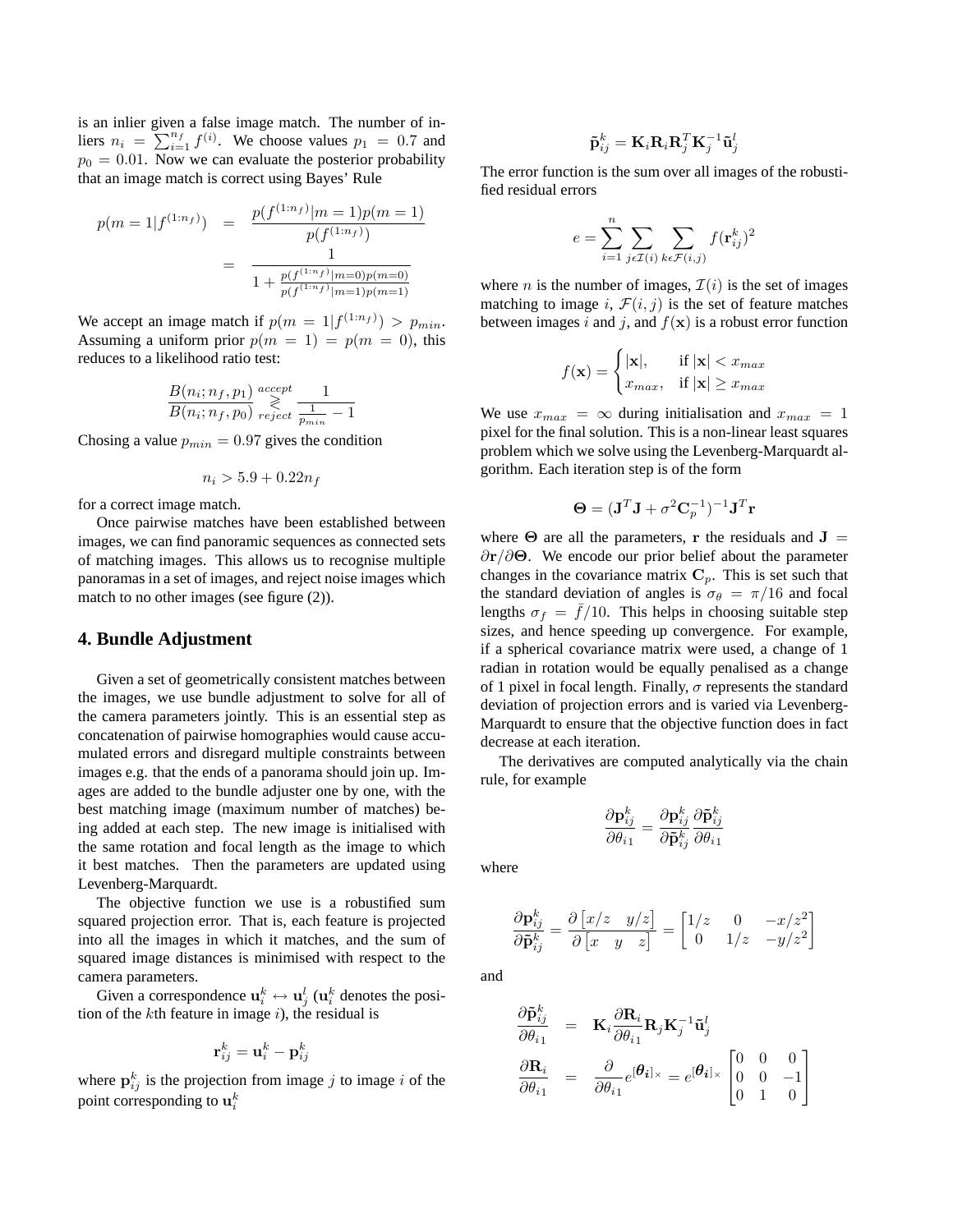



(a) Image 1 (b) Image 2





(c) SIFT matches 1 (d) SIFT matches 2



(e) Images aligned according to a homography

Figure 1. SIFT features are extracted from all of the images. After matching all of the features using a k-d tree, the  $m$ images with the greatest number of feature matches to a given image are checked for an image match. First RANSAC is performed to compute the homography, then a probabilistic model is invoked to verify the image match based on the number of inliers. In this example the input images are  $517 \times 374$  pixels and there are 247 correct feature matches.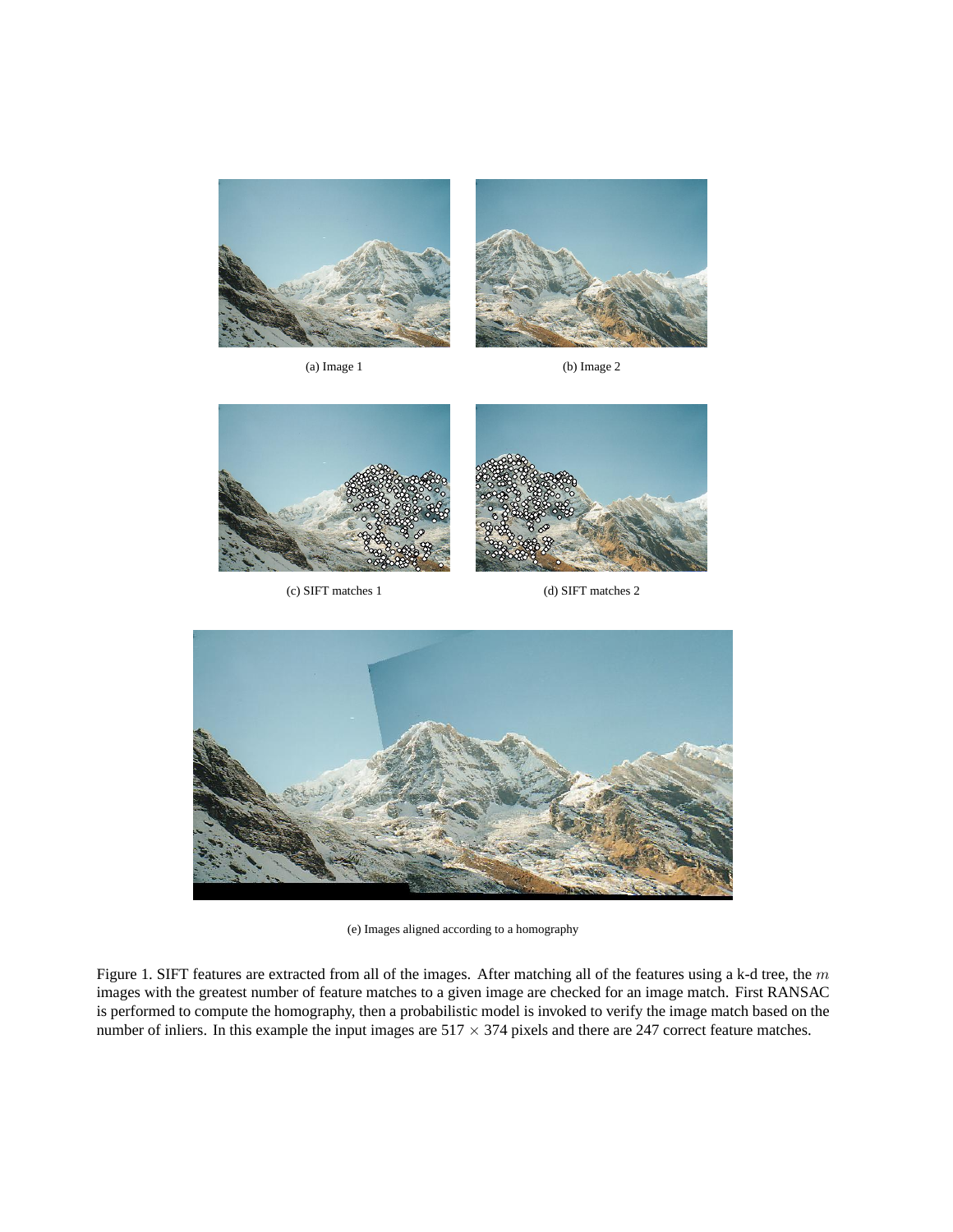## **5. Multi-band Blending**

Ideally each sample (pixel) along a ray would have the same intensity in every image that it intersects, but in reality this is not the case. There are a number of reasons for this: change in aperture/exposure time, vignetting (intensity decreases towards the edge of the image), parallax effects due unwanted motion of the optical centre, and any mis-registration errors due to mis-modelling of the camera, radial distortion etc. Because of this a good blending strategy is important.

In order to combine information from multiple images we assign a weight function to each image  $w(x, y)$  =  $w(x)w(y)$  where  $w(x)$  varies linearly from 1 at the centre of the image to 0 at the edge. A simple approach to blending is to perform a weighted sum of the image intensities along each ray using these weight functions. However, this can cause blurring of high frequency detail if there are small registration errors. To prevent this we have applied the multi-band blending strategy developed by Burt and Adelson [5]. The idea behind multi-band blending is to blend low frequencies over a large spatial range, and high frequencies over a short range. This can be performed over multiple frequency bands using a Laplacian Pyramid.

In our implementation we have used a simple 2 band scheme. A low pass image is formed with spatial frequencies of wavelength greater than 2 pixels relative to the rendered image, and a high pass image with spatial frequencies less than 2 pixels. We then blend the low frequency information using a linear weighted sum, and select the high frequency information from the image with the maximum weight.

Whilst it would be desirable to use more frequency bands in the blending scheme, an open problem is to design suitable spline functions for arbitrarily overlapping images.

#### **6. Results**

Figure (2) shows typical operation of the panoramic recognition algorithm. A set of images containing 2 panoramas and 5 noise images was input. The algorithm detected 2 connected components of image matches and 5 unmatched images, and output the 2 blended panoramas. The complete algorithm ran in 83 seconds on a 2GHz PC, with input images  $525 \times 375$  pixels  $(7'' \times 5''$  prints scanned at 75 dpi), and rendering the larger output panorama as a  $300 \times 3000$ pixel image. The majority of computation time is spent in extracting the SIFT features from the images.

Figure (3) shows a larger example where 80 images were used to create a  $360^{\circ} \times 90^{\circ}$  panorama. No user input is required: the object recognition system decides which images match, and the bundle adjustment algorithm optimises

## **Algorithm: Panoramic Recognition**

**Input:** *n* unordered images

- I. Extract SIFT features from all  $n$  images
- II. Find  $k$  nearest-neighbours for each feature using a  $k-d$ tree
- III. For each image:
	- (i) Select  $m$  candidate matching images (with the maximum number of feature matches to this image)
	- (ii) Find geometrically conisistent feature matches using RANSAC to solve for the homography between pairs of images
	- (iii) Verify image matches using probabilistic model
- IV. Find connected components of image matches
- V. For each connected component:
	- (i) Perform bundle adjustment to solve for the rotation  $\theta_1$ ,  $\theta_2$ ,  $\theta_3$  and focal length f of all cameras
	- (ii) Render panorama using multi-band blending

**Output:** Panoramic image(s)

jointly for the  $4 \times 80 = 320$  parameters of all the cameras. Finally, the multi-band blending scheme effectively hides the seams despite the illumination changes (camera flash and change in aperture/exposure).

We have tested the system on many other image sets, for example full  $360^{\circ} \times 180^{\circ}$  panoramas, and sequences where different cameras are used in the same panorama. Further examples can be found online at http://www.cs.ubc.ca/∼mbrown/panorama/panorama.html.

## **7. Conclusions**

This paper has presented a novel system for fully automatic panorama stitching. Our use of invariant local features and a probabilistic model to verify image matches allows us recognise multiple panoramas in unordered image sets, and stitch them fully automatically without user input. The system is robust to camera zoom, orientation of the input images, and changes in illumination due to flash and exposure/aperture settings. A multi-band blending scheme ensures smooth transitions between images despite illumination differences, whilst preserving high frequency details.

Possible future directions would be to attempt to distin-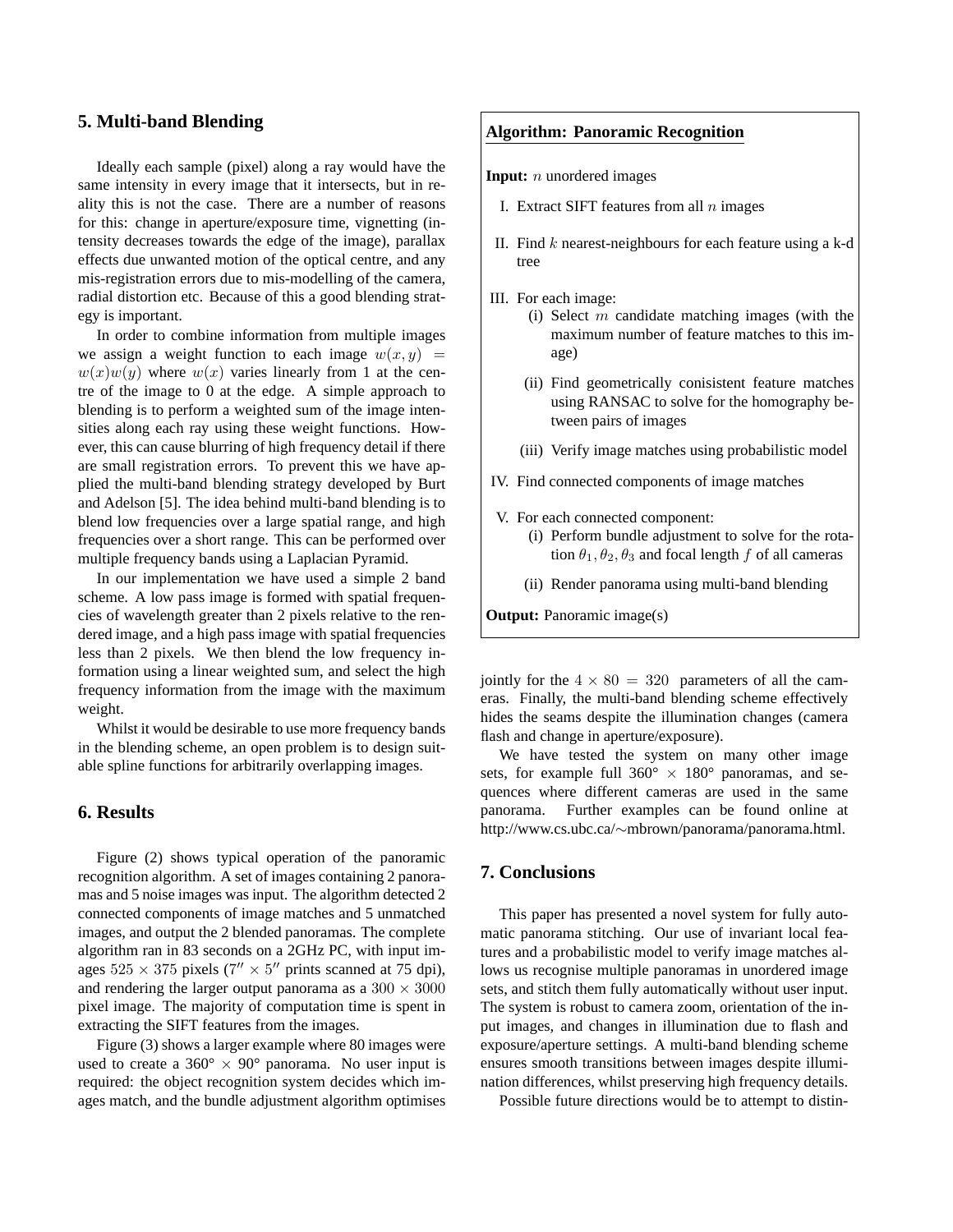

(a) Input images



(b) Output panorama 1



(c) Output panorama 2

Figure 2. Typical operation of the panoramic recognition algorithm: an image set containing multiple panoramas and noise images is input, and panoramic sequences are recognised and rendered as output. The algorithm is insensitive to the ordering, scale and orientation of the images. It is also insensitive to noise images which are not part of a panorama. Note that the second output panorama is actually 360°, but has been split here for display purposes.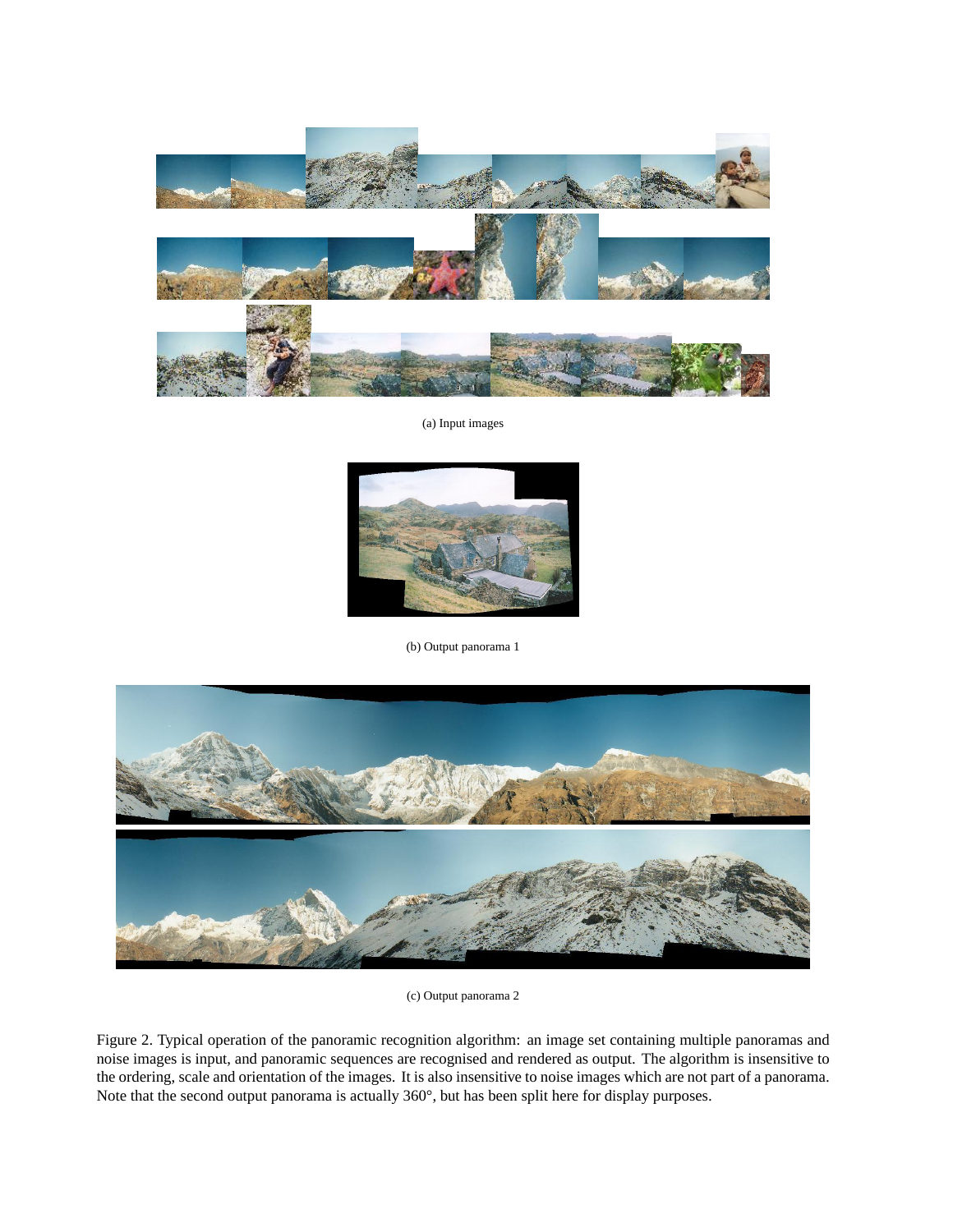

(a) 40 of 80 images registered



(b) All 80 images registered



(c) Rendered with multi-band blending

Figure 3. Green College. This sequence was shot using the camera's automatic mode, which allowed the aperture and exposure time to vary, and the flash to fire on some images. Despite these changes in illumination, the SIFT features match robustly and the multi-band blending strategy yields a seamless panorama. These  $360^{\circ} \times 90^{\circ}$  images have been rendered in spherical coordinates  $(\theta, \phi)$ . The sequence consisted of 80 images all of which were matched fully automatically with no user input, and a  $4 \times 80 = 320$  parameter optimisation problem was solved for the final registration. With  $400 \times 300$  pixel input images and a  $500 \times 2000$  pixel output panorama, the whole process ran in 197 seconds on a 2GHz PC.